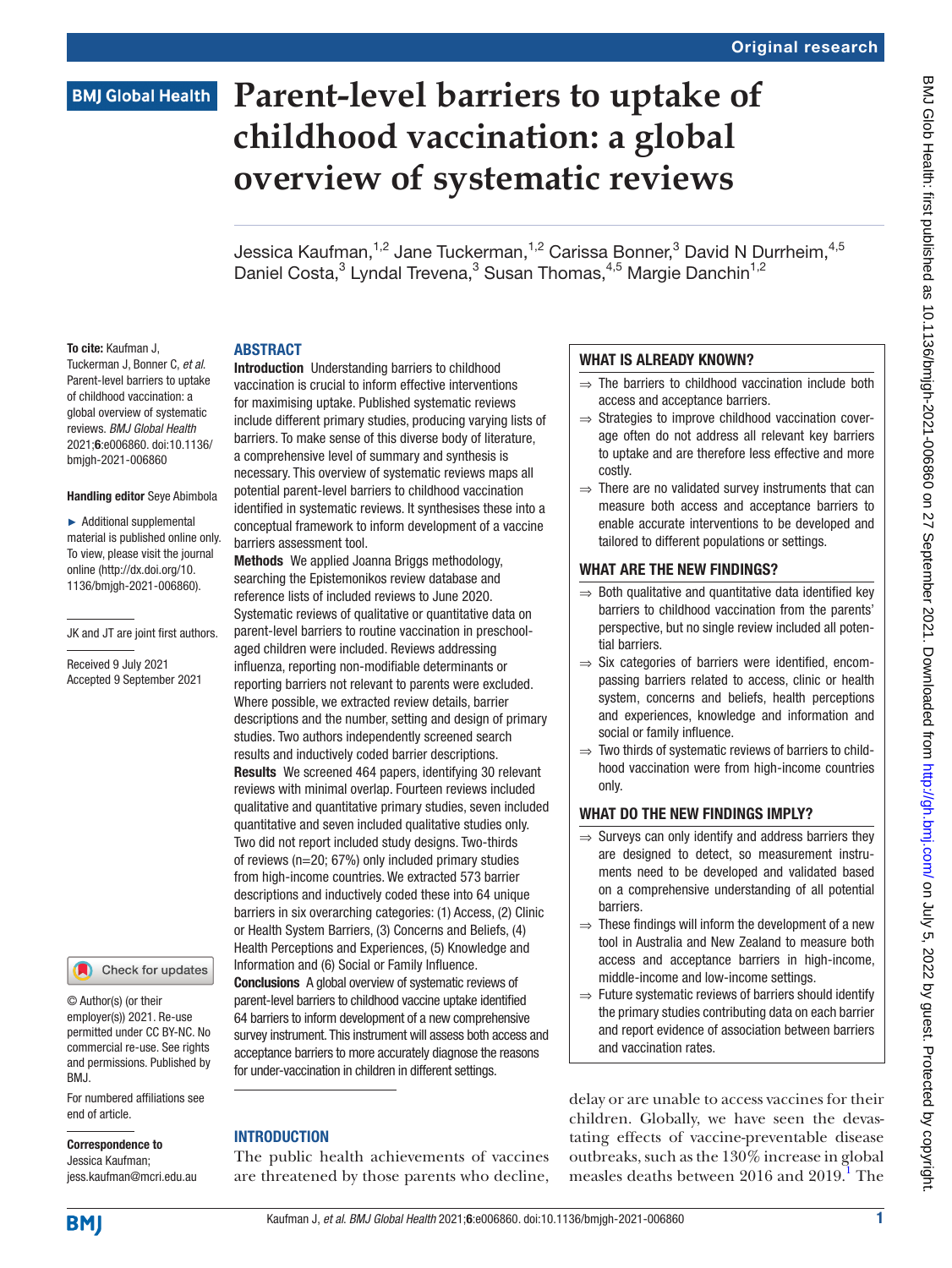COVID-19 vaccine rollout has further accentuated the prevailing challenges of reaching targeted communities with routine childhood vaccines.

Under-vaccination and non-vaccination is due to a context-specific combination of barriers associated with both acceptance and access. Much attention is paid to acceptance, particularly since the WHO named vaccine hesitancy as one the 10 greatest threats to global health.<sup>[3](#page-9-2)</sup> However, countries can still have suboptimal childhood vaccination coverage,  $4\frac{5}{9}$  despite high levels of vaccine confidence and demand, highlighting that access barriers are an often overlooked and important issue to identify and address.<sup>6</sup> Any factor that inhibits vaccine uptake can be considered a barrier, whether it is psychological or physical. Some barriers exist at a health system level, while others are experienced or perceived at the individual or parent level.

Survey instruments are often used to identify barriers in different populations or settings to develop, target and evaluate interventions to improve vaccine uptake. However, a survey is inherently limited by what it is designed to measure and the response options available. Barriers that are not included in the instrument may go undetected and therefore unaddressed by interventions, leading to costly and ineffective strategies. Surveys may be supplemented with or informed by qualitative research to explore the experiences of participants, including both providers and parents, to unearth unique barriers. However, depending on the setting, these barriers may not be widespread or generalisable.

Published systematic reviews have synthesised data on barriers to childhood vaccination from different, sometimes overlapping, selections of quantitative and qualitative primary studies. However, no overview has ever synthesised these systematic reviews to comprehensively summarise the global literature on barriers identified through both data collection methods, from the parents' perspective.

In this overview of systematic reviews, we identify and conceptually map all potential parent-level barriers to childhood vaccination identified in published systematic reviews of qualitative and quantitative primary studies.

#### **METHODS**

We applied Joanna Briggs methods for overviews (or 'umbrella reviews'), $7$  which we defined a priori. We published the protocol online prior to undertaking the screening and data extraction process.<sup>[8](#page-9-6)</sup> Reporting follows the Preferred Reporting Items for Systematic Reviews and Meta-Analyses (PRISMA) reporting checklist (see [online](https://dx.doi.org/10.1136/bmjgh-2021-006860) [supplemental materials](https://dx.doi.org/10.1136/bmjgh-2021-006860)).<sup>9</sup>

# Review questions

The primary review question was:

► What are the barriers to vaccination of preschool-aged children (under age 6) experienced or perceived by parents?

The secondary questions were:

- ► Do the barriers differ by the primary research methods that identified them?
- ► What barriers are identified in high-income countries (HIC), low-income or middle-income countries (LMIC)?
- What evidence of association between specific barriers and vaccine uptake is available?

#### Selection criteria

We included systematic reviews of quantitative, qualitative or mixed-methods primary studies that explored reasons for non-vaccination, barriers to vaccination or factors associated with uptake of childhood vaccines. We defined 'childhood vaccination' to include all routine vaccines given to preschool-aged children (under 6 years). Reviews were eligible for inclusion if they discussed parent-level barriers, that is, barriers experienced by and relevant to parents directly. Reviews with mixed-age populations were included if one or more primary studies focused on vaccination for preschool-aged children, but data were only extracted on barriers explicitly related to childhood vaccination. No publication language or date restrictions were applied.

#### Exclusion criteria

- ► Reviews focusing solely on adolescent or adult vaccination (eg, human papillomavirus vaccines)
- ► Reviews focusing solely on non-modifiable determinants (eg, ethnicity, socioeconomic status and gender) or barriers not directly relevant to parents (eg, healthcare provider training).
- ► Non-systematic reviews, that is, literature reviews that did not describe the search strategy and selection criteria for primary studies, and/or did not report the number and references of included studies
- Reviews focusing solely on intervention studies
- Reviews focusing solely on seasonal or pandemic influenza vaccines.

# Search and screening

We searched for systematic reviews using the Epistemonikos database. Epistemonikos regularly indexes systematic reviews from a range of other databases, including the Cochrane Database of Systematic Reviews (CDSR), Pubmed, Embase, CINAHL (The Cumulative Index to Nursing and Allied Health Literature), Psycinfo, LILACS (Literatura Latinoamericana y del Caribe en Ciencias de la Salud), Database of Abstracts of Reviews of Effects (DARE), The Campbell Collaboration online library, JBI Database of Systematic Reviews and Implementation and EPPI-Centre Evidence Library. We did not place any date or language restrictions on the search. We also checked the reference lists of included reviews. Our search strategy is included in the [online supplemental files.](https://dx.doi.org/10.1136/bmjgh-2021-006860) The search was conducted in June 2020.

Using Covidence, $10$  two members of the research team (JK and JT) independently screened all titles and abstracts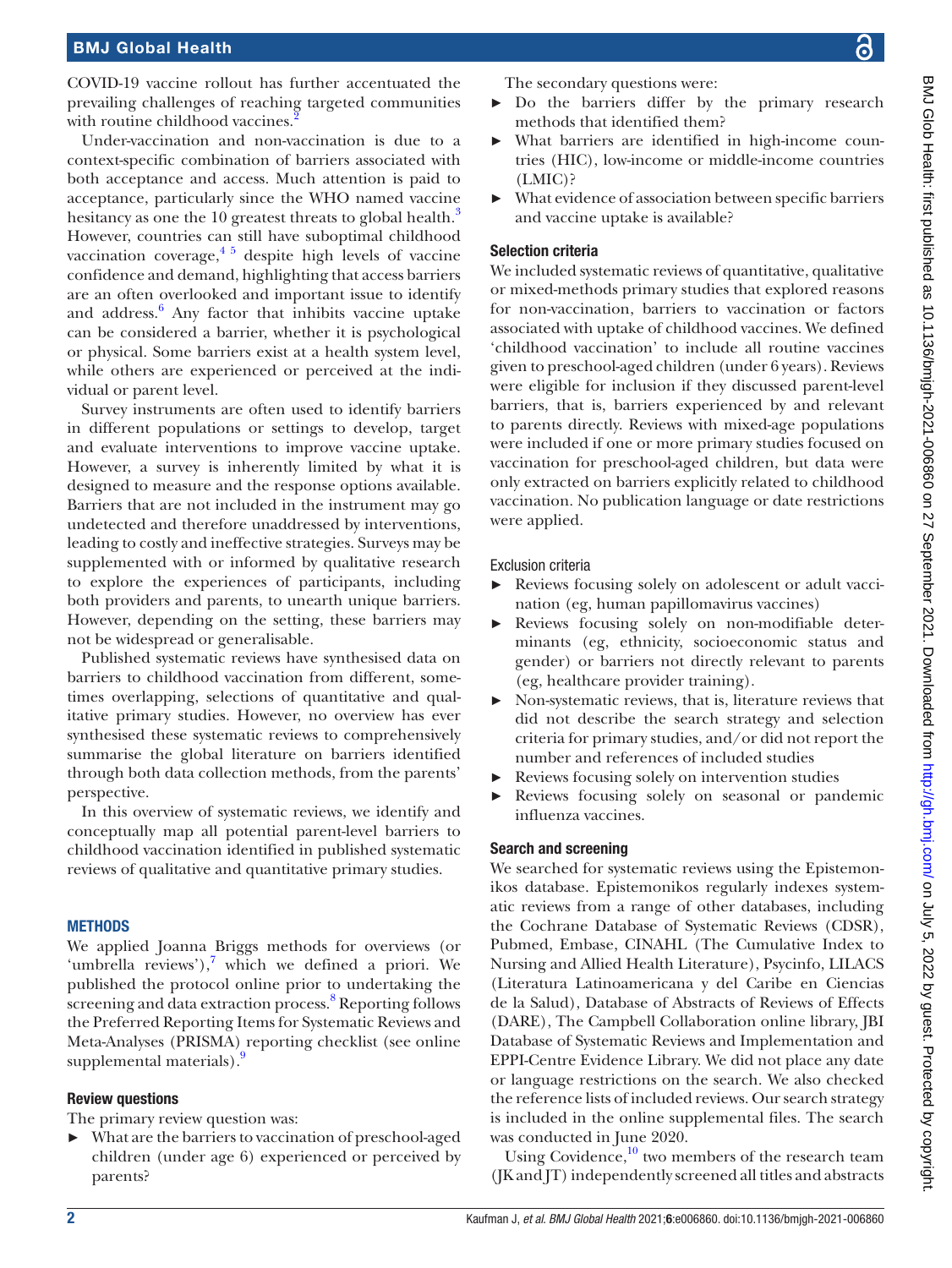to identify potentially eligible reviews. Full-text reviews were examined independently to determine inclusion. Disagreements were resolved through discussion with additional authors (CB and MD). Reasons for exclusion of all reviews examined in full text were recorded (see [online supplemental files\)](https://dx.doi.org/10.1136/bmjgh-2021-006860).

# Data extraction

Using a pilot-tested data extraction form, one author extracted all data, with a second author checking and verifying data from a random sample of five included reviews. The following data were extracted for all included reviews:

- ► Publication date
- Stated review focus.
- ► Vaccines of interest (eg, all routine childhood vaccines; specific vaccines)
- ► Stated selection criteria for primary studies (including whether quality of primary studies was appraised)
- ► Number and type of primary studies (eg, qualitative, quantitative mixed methods).
- ► Country and country income level of primary studies (as defined by the World Bank)
- Summary of primary study geographic settings, if stated (eg, urban/rural, international/national/ subnational/local)
- ► Summary of primary study health system setting, if stated (public/private, community health, hospital-based).

We extracted the following specific data for all reported barriers noted or perceived by parents to be related to vaccine behaviour or uptake:

- ► Description of barrier
- ► Number and type of primary studies identifying this barrier, if provided
- ► Specific study designs, if stated (eg, cohort, cross sectional, comparison).
- ► Description of evidence of association with vaccination behaviour, including direction of association (if reported).

# Quality appraisal

We used a modified version of the ROBIS (Risk of Bias in Systematic reviews) tool to identify concerns about bias in included reviews. $\frac{11}{11}$  We focused on the ROBIS assessments in relation to four domains: (1) study eligibility criteria, (2) identification and selection of studies, (3) data collection and study appraisal and (4) synthesis and findings. We did not assign an overall judgement of the risk of bias in each review because it was not appropriate for many of the more interpretive review types (eg, qualitative evidence syntheses). Two authors (JK and JT) independently assessed the reviews for each domain and resolved disagreements through discussion.

# Data synthesis

We applied qualitative content analysis methods to induc-tively code the descriptions of barriers.<sup>[12](#page-9-10)</sup> We copied the

sentences or phrases describing barriers from each review into a spreadsheet. Two authors  $($  $[K \text{ and } ]T)$  then independently reviewed these descriptions and condensed them into brief codes that summarised the barrier while preserving its core concept (eg, 'Concerns about vaccine safety'). We compared our codes and discussed discrepancies to arrive at an agreed phrasing and application for each code. Then, working together, we grouped similar codes together into a conceptual framework. This enabled an exploration of the relationships between barriers and characteristics of the primary studies included in each review, such as the country income level and methodology.

The degree of overlap between reviews was assessed by extracting the details for all primary studies in the original reviews and calculating the covered area and corrected covered area.<sup>[13](#page-9-11)</sup> Extracted details included author, year of publication and paper title of all primary studies. We checked for duplicates by comparing the author, year and first four words of the title using the duplicate function in Stata/IC V.16.0 (StataCorp LLC). To further identify inconsistencies, we also checked by author and title (incorrect year); year and title (incorrect author) and author and year (inconsistent title citations). When inconsistencies were noted, we reviewed the original complete title information or PubMed, as required.

# Patient and public involvement

Members of the public were not involved in the review process. However, parents in Australia and New Zealand will be involved in all stages of the development and validation of the Vaccine Barriers Assessment Tool (VBAT), which will be based on the findings from this review.

# RESULTS

The search retrieved 464 records. We assessed a total of 79 in full text and included 30 reviews in the final review (see PRISMA figure in [online supplemental materials\)](https://dx.doi.org/10.1136/bmjgh-2021-006860).

# Systematic review characteristics

Reviews were published between 2005 and 2020, with the majority (n=27) published since 2010. A table in the [online supplemental materials](https://dx.doi.org/10.1136/bmjgh-2021-006860) summarises the characteristics of included reviews and their primary studies. Fourteen reviews included both qualitative and quantitative primary studies,  $14-27$  seven reported solely quantitative primary studies,<sup>28–34</sup> seven reported solely qualitative primary studies<sup>35-41</sup> and two reviews did not report the included study designs. $42 \frac{43}{10}$  The reviews included 1018 primary studies from 77 countries. Twenty reviews (67%) included studies from HIC only, with the remaining reviews featuring primary studies from LMIC (n=6) or mix of country income level  $(n=4)$  [\(figure](#page-3-0) 1).

The populations of interest for all reviews were parents and/or preschool children under age 6. Most focused on 'childhood' or 'routine' vaccines in general, although some focused on a single vaccine<sup>25</sup>  $29\frac{30\frac{35}{44}}{90}$  or combination or multidose vaccines.[14 26](#page-9-12) Some reviews had a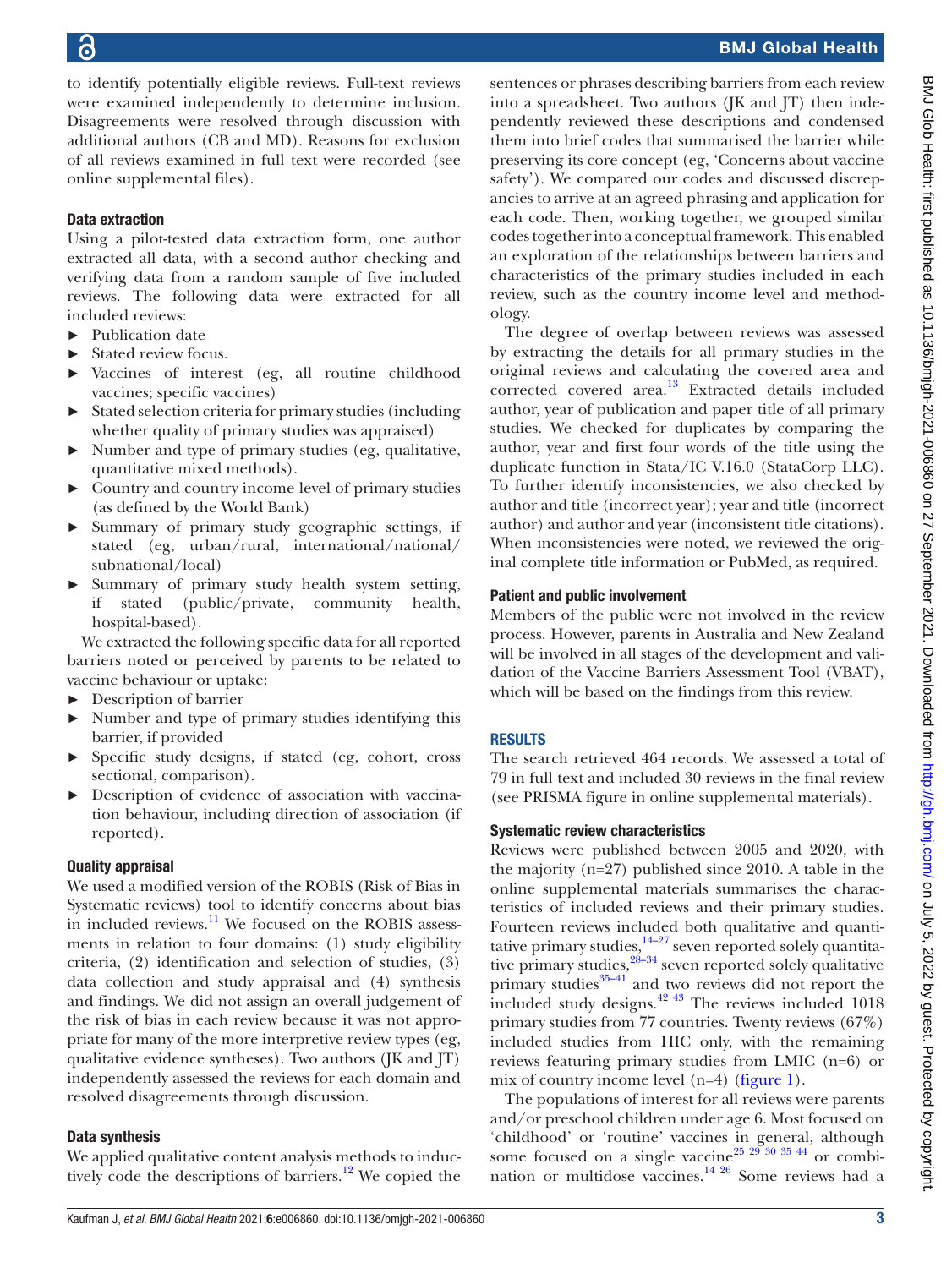

Figure 1 Methods and country income level of primary studies included in the 30 reviews (primary studies n=1018). HIC, high-income countries; LIC, low-income countries; LMIC, low-income and middle-income countries.

specific population focus, such as parents living in poor urban areas and slums, $^{16}$  $^{16}$  $^{16}$  parents receiving care within a military health system $42$  or children and young people in the welfare system.[34](#page-10-5)

We judged all included reviews at high or unclear concern for at least one of the ROBIS tool domains: (1) study eligibility criteria, (2) identification and selection of studies, (3) data collection and study appraisal and (4) synthesis and findings [\(figure](#page-3-1) 2). Many studies did not have a protocol or predefined objectives and/or they applied English language restrictions to inclusion criteria, resulting in a rating of High Risk for domain 1. Studies that were rated at High Risk for domain 2 most commonly did not include non-database sources in their searches, used very limited search terms and/or did not have two reviewers independently screening studies for inclusion. Several reviews did not provide information about how many authors extracted data and/or appraised quality of included studies, resulting in ratings of Unclear Risk for domain 3. Very few reviews had a protocol and addressed study quality in their analysis, so most were rated High Risk for domain 4. A table displaying the ratings for each domain of each review is available in the [online supple](https://dx.doi.org/10.1136/bmjgh-2021-006860)[mental materials.](https://dx.doi.org/10.1136/bmjgh-2021-006860)

# <span id="page-3-0"></span>**Overlap**

The reviews synthesised a total of 1018 primary studies (1022 citations). When duplicate citations were removed, there were a total of 822 unique studies. The degree of overlap in the primary studies is low, $^{13}$  $^{13}$  $^{13}$  incorporating a covered area of 3.9% and a corrected covered area of 0.8%. See [online supplemental materials](https://dx.doi.org/10.1136/bmjgh-2021-006860) for a diagram illustrating the degree of overlap.

# Summary of findings

In total, we extracted 573 short descriptions of parentlevel barriers. We inductively coded these barrier descriptions into a list of 64 unique barriers, thematically grouped in six overarching categories: (1) Access, (2) Clinic or Health System Barriers, (3) Concerns and Beliefs, (4) Health Perceptions and Experiences, (5) Knowledge and Information and (6) Social or Family Influence. Most reviews reported a relatively small selection of total barriers ([figure](#page-4-0) 3).

Barriers in all categories were mentioned in reviews across all income settings and across the spectrum of primary study designs, although to varying degrees. The majority of reviews reported barriers from primary studies conducted in HIC countries or did not clearly



<span id="page-3-1"></span>

Figure 2 Graphical presentation of ROBIS assessment for included reviews. ROBIS, Risk of Bias in Systematic reviews.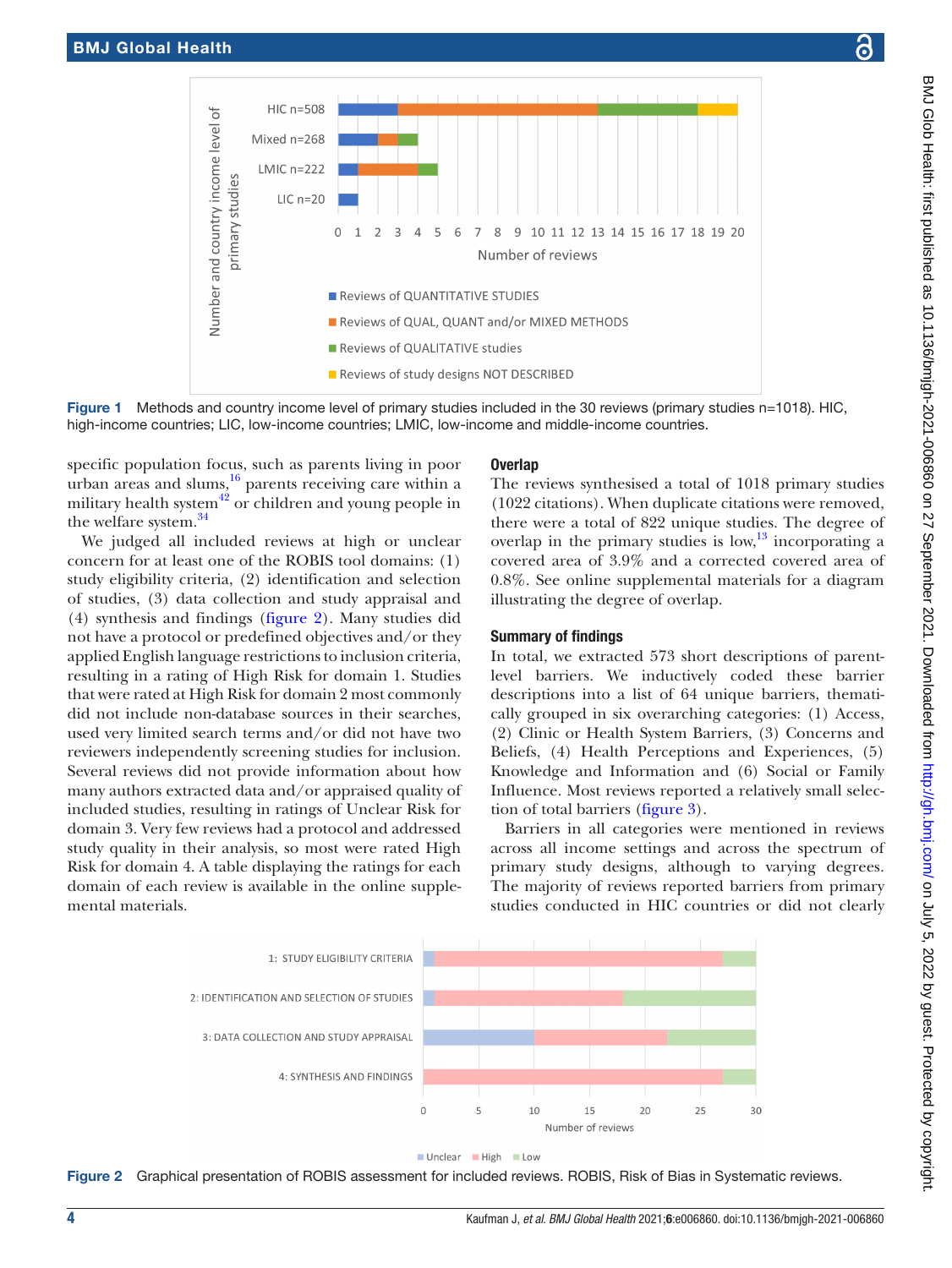



Figure 3 Included reviews by number of barrier descriptions in each category.

 $\blacksquare$  ACCESS

CONCERNS AND BELIEFS

<span id="page-4-0"></span>KNOWLEDGE AND INFORMATION

identify which barriers were from HIC or LMIC. The reviews which only included primary studies from LMIC settings reported barriers from all categories; there were no obvious gaps or differences in the barriers reported based on setting.

Most barriers (385/573; 67%) were identified from reviews that incorporated primary studies with qualitative or mixed methods designs. However, because many reviews did not report which barriers came from which specific primary studies, it was not possible to identify whether there were differences in the types of barriers identified through qualitative or quantitative methods.

One of the secondary research questions was to report the evidence of each barrier's association with vaccine uptake. However, this was not possible because only one of the reviews reported this information empirically,<sup>14</sup> and it was outside the scope of this overview to consider the data from individual primary studies.

The six categories of barriers are described below and reported in tables [1 and 2](#page-5-0).

# Access barriers

This category included 13 individual barriers mentioned in 21 reviews ([table](#page-5-0) 1). The most frequently mentioned access-related barrier was time constraints, followed by cost of vaccine or service delivery and transportation, distance or location. Other examples of access barriers

Clinic or health system barriers

system exclusion or poverty.

We identified 11 clinic or health system barriers in 19 reviews ([table](#page-5-0) 1). The quality of provider communication/interaction was the most frequently reported barrier in this category. Other barriers in this category included providers failing to recommend vaccination, low facility quality, cultural or linguistic barriers to healthcare delivery, low provider knowledge or negative attitudes, reluctance to vaccinate and lack of relationship with the provider.

residence, a lack of health insurance and social/health

# Concerns or beliefs barriers

This category included the largest number of barriers, with 16 individual barriers that related to concerns or beliefs reported in 17 reviews [\(table](#page-6-0) 2). The most frequently mentioned barriers in this category were concern about vaccine safety and lack of trust in government, vaccines or providers. Some reviews highlighted parents'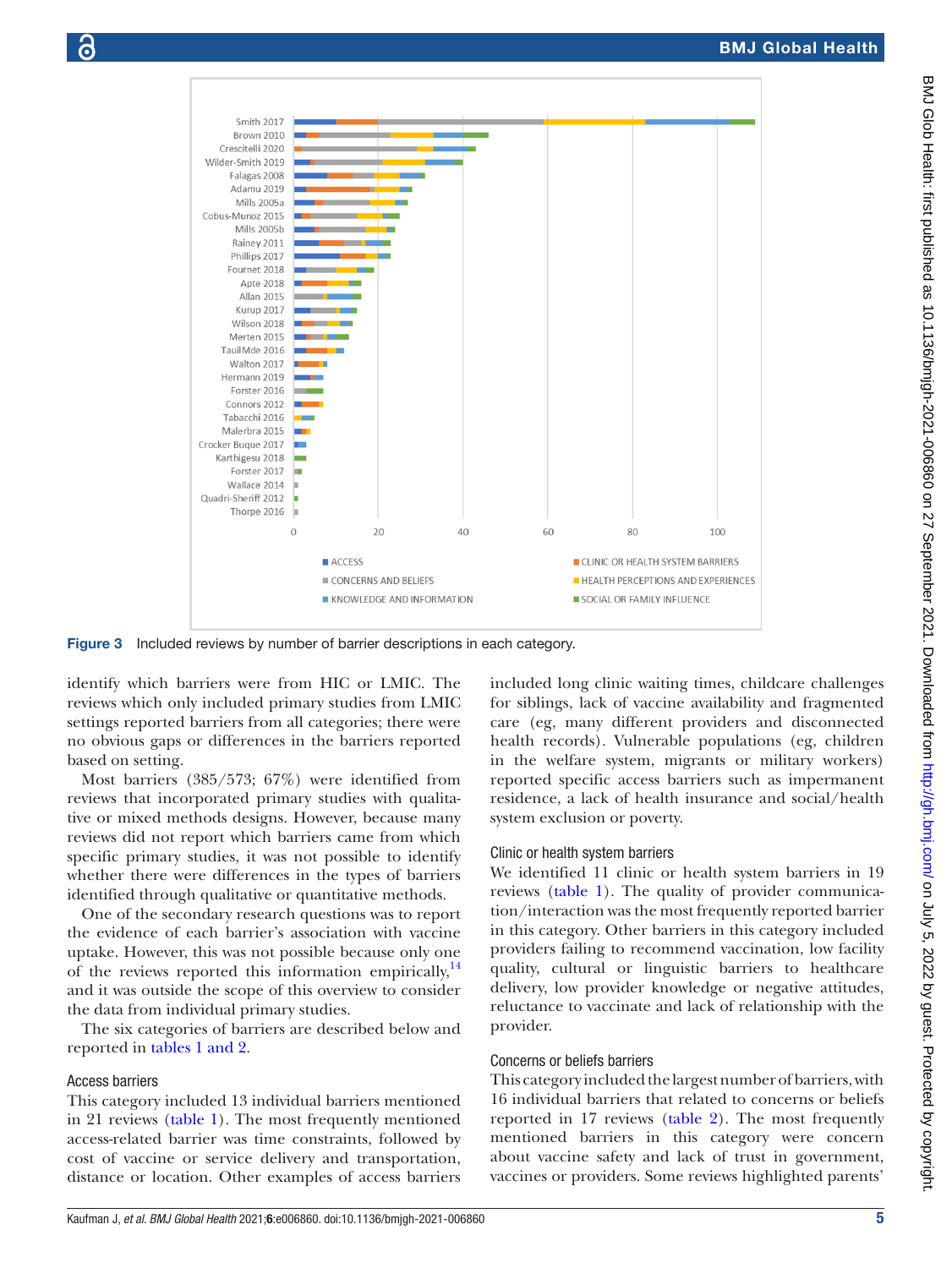<span id="page-5-0"></span>Table 1 Access-related barriers

| <b>Reviews reporting</b>                                  |                                                                                                                                                                |                                                  |  |
|-----------------------------------------------------------|----------------------------------------------------------------------------------------------------------------------------------------------------------------|--------------------------------------------------|--|
| <b>Barrier</b>                                            | <b>Explanation of barrier</b>                                                                                                                                  | the barrier ( $n=21$ )                           |  |
| Time constraints                                          | Busy home life, for example, 'parents too busy.' <sup>28</sup>                                                                                                 | 10                                               |  |
| Cost of vaccine or service delivery                       | Cost of the actual vaccines or costs related to vaccine delivery<br>(eg, appointment fees, lost parent wages due to appointment<br>attendance).                | 9                                                |  |
| Transportation, distance or location                      | Problems getting to clinic or appointment, or distance from<br>household to health facility.                                                                   | 9                                                |  |
| Fragmented care                                           | Having multiple different healthcare providers, lack of<br>coordinated care.                                                                                   | 5                                                |  |
| <b>Waiting times</b>                                      | Having to wait a long time at the health facility.                                                                                                             | 5                                                |  |
| Childcare challenges                                      | Needing to find childcare for additional children when attending<br>vaccination appointments.                                                                  | 4                                                |  |
| Impermanent residence                                     | Frequent moves impacting engagement with healthcare services<br>or frequent changes of people overseeing care.                                                 | $\overline{4}$                                   |  |
| Social or health system exclusion                         | Receiving inadequate support from healthcare structures due to<br>poverty, discrimination and social exclusion.                                                | $\overline{4}$                                   |  |
| Lack of vaccine availability                              | Inability to get vaccines as needed.                                                                                                                           | 4                                                |  |
| Appointment time difficulties                             | Limited/inflexible clinic hours and inconvenient appointment<br>times.                                                                                         | 3                                                |  |
| Lack of health insurance                                  | Financial burden of the vaccine/service for those without health<br>insurance.                                                                                 | 3                                                |  |
| Cost of transportation                                    | Cost of transportation to healthcare facility or indirect cost of<br>time to take transport.                                                                   | 1                                                |  |
| Access or cost: not otherwise<br>specified                | 'Financial costs' and 'low access,' not further explained.                                                                                                     | 10                                               |  |
| <b>Clinic or health system</b>                            |                                                                                                                                                                |                                                  |  |
| <b>Barrier</b>                                            | <b>Explanation of barrier</b>                                                                                                                                  | <b>Reviews reporting</b><br>the barrier $(n=19)$ |  |
| Poor quality provider communication/<br>interaction       | Poor communication encounters with unpleasant, patronising,<br>judgemental or insensitive providers.                                                           | 10                                               |  |
| Poor administration and record-<br>keeping                | Lack of recall/reminder systems, incomplete or inconsistent<br>patient immunisation records, eg, 'problems with name changes<br>and IT systems'. <sup>34</sup> | $\overline{7}$                                   |  |
| Problematic clinic practices and<br>structure             | 'Reluctance to open a new vial', <sup>28</sup> delays in clinic,<br>disorganisation of health facilities.                                                      | 5                                                |  |
| Lack of vaccination recommendation                        | Lack of clinician recommendation/ discussion or negative<br>recommendation.                                                                                    | 4                                                |  |
| Poor facility quality                                     | Poor quality of health facility building and/or equipment,<br>concern of being 'exposed to pathogens in clinics'. <sup>40</sup>                                | 3                                                |  |
|                                                           | Unsupportive health system structures Health service not adequately funded, monitored or politically<br>supported.                                             | 3                                                |  |
| Cultural or linguistic barriers to<br>healthcare delivery | Lack of culturally appropriate healthcare or language barriers<br>with health workers.                                                                         | $\overline{c}$                                   |  |
| attitudes                                                 | Provider lack of knowledge or negative Problematic health worker attitude or knowledge.                                                                        | $\overline{c}$                                   |  |
| Provider missed opportunities to<br>vaccinate             | Incorrectly applied contraindications, lack of screening for<br>vaccinations at other appointments.                                                            | $\overline{c}$                                   |  |
| Poor relationship with provider                           | Lack of relationship or a lack of perceived clinical support from<br>a healthcare provider.                                                                    | $\overline{c}$                                   |  |
| Provider reluctance to vaccinate                          | 'Physicians reluctant to administer vaccinations'. <sup>17</sup>                                                                                               | 1                                                |  |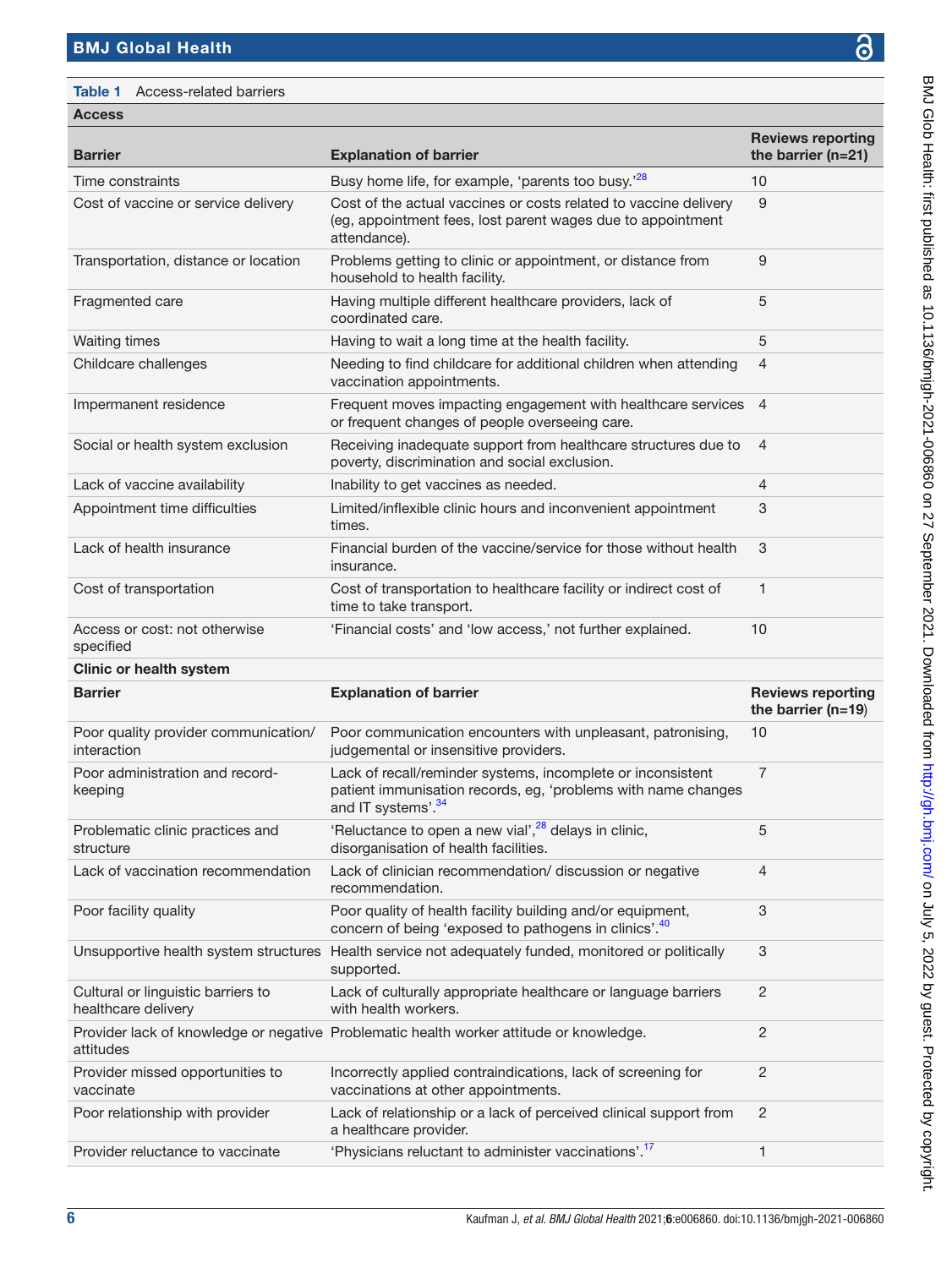<span id="page-6-0"></span>

| <b>Concerns and beliefs</b> |  |
|-----------------------------|--|
|-----------------------------|--|

| <b>Barrier</b>                                                       | <b>Explanation of barrier</b>                                                                                                                                                                         | <b>Reviews reporting</b><br>the barrier ( $n=19$ ) |
|----------------------------------------------------------------------|-------------------------------------------------------------------------------------------------------------------------------------------------------------------------------------------------------|----------------------------------------------------|
| Concern about vaccine safety                                         | Perceived short-term and longer-term harm caused by vaccines, beliefs that 14<br>vaccines are unhealthy, concern over vaccine ingredients.                                                            |                                                    |
| Lack of trust in government, vaccines or<br>providers                | Mistrust of those involved in vaccine delivery and policy. Perceived influence 14<br>of stakeholders on decision making, eg, 'medical community does not<br>understand adverse events'. <sup>40</sup> |                                                    |
| Preference for natural immunity/belief in<br>benefit of disease      | Belief that natural immunity, rather than immunity from vaccines, is better.<br>Belief that 'illness strengthens child's immune system'. <sup>31</sup>                                                | 8                                                  |
| Concern that vaccines compromise<br>immune system                    | Belief that vaccines overload the immune system or impair the body's<br>natural immunity.                                                                                                             | $\overline{7}$                                     |
| Alternative beliefs about health                                     | Belief in immune system variation, the ability to control a child's exposure to<br>pathogens and anthroposophic ideas about disease prevention.                                                       | 6                                                  |
| Concern vaccines delivered too young                                 | Belief that vaccines are provided when children are too young and not<br>robust.                                                                                                                      | 6                                                  |
| Belief in personal choice                                            | Prioritisation of parent's right to choose re: vaccination.                                                                                                                                           | 5                                                  |
| Concern about combined injections                                    | Belief that combination vaccines are harmful for example, 'parents perceive<br>overload of antigens'. <sup>18</sup>                                                                                   | 5                                                  |
| Concern about number of vaccines                                     | Belief that children receive too many injections, too many vaccines, eg,<br>'multiple vaccinations are unsafe'. <sup>31</sup>                                                                         | 5                                                  |
| Lack of self-efficacy or perceived<br>behavioural control            | Lack of perceived behavioural control or capacity to take their child to<br>receive vaccines, including isolation/lack of empowerment of women.                                                       | 5                                                  |
| Concern about autism                                                 | Personal experience of autism or belief that vaccines cause autism.                                                                                                                                   | $\overline{4}$                                     |
| Conspiracy beliefs                                                   | Belief in conspiracy theories about vaccination.                                                                                                                                                      | $\overline{4}$                                     |
| Concern about pain                                                   | Concern with injection site pain.                                                                                                                                                                     | 3                                                  |
| Anticipated regret                                                   | Anticipated guilt or regret of vaccinating a child, or inability to forgive oneself<br>if vaccine side-effects occurred.                                                                              | $\overline{2}$                                     |
| Concern about schedule                                               | Desire for flexibility to adapt a vaccine schedule to a child.                                                                                                                                        | 1                                                  |
| General concern (unspecified)                                        | Concerns about vaccination, including parents' general worry or anxiety.                                                                                                                              | 1                                                  |
| <b>Health perceptions and experiences</b>                            |                                                                                                                                                                                                       |                                                    |
| <b>Barrier</b>                                                       | <b>Explanation of barrier</b>                                                                                                                                                                         | <b>Reviews reporting</b><br>the barrier ( $n=22$ ) |
| Perceived contraindications                                          | Perception that child has a contraindication on appointment day, eg,<br>'vaccines will be harmful if the child is sick'. <sup>15</sup>                                                                | 10                                                 |
| Perception that disease is not severe or<br>child is not susceptible | Low perceived risk of infection or severity of illness.                                                                                                                                               | 10                                                 |
| Allergy or adverse event experience                                  | Concern about potential allergy, previous traumatic or adverse vaccine<br>experiences.                                                                                                                | 9                                                  |
|                                                                      | Perception that vaccines are not effective Low perceived effectiveness of vaccines, concern with quality of vaccines.                                                                                 | 9                                                  |
| Complementary and complementary<br>medicine use                      | Preference for alternative healthcare for example, homeopathy.                                                                                                                                        | $\overline{7}$                                     |
| Personal objections to vaccination                                   | Resistance, objection or disagreement with vaccines, for example, 'not<br>believing in' vaccines or 'opposition to the use of animals in vaccine<br>development'. <sup>14</sup>                       | 6                                                  |
| Previous vaccination decision                                        | History of delayed, missed or declined vaccinations.                                                                                                                                                  | 6                                                  |
| Needle phobia                                                        | Child or parent fear of needles.                                                                                                                                                                      | $\overline{c}$                                     |
| Previous/current health behaviours                                   | History of failure to engage with health services, baby health checks, eg,<br>'refusal of health checks'. <sup>34</sup>                                                                               | $\overline{c}$                                     |
| Knowledge and information                                            |                                                                                                                                                                                                       |                                                    |
| <b>Barrier</b>                                                       | <b>Explanation of barrier</b>                                                                                                                                                                         | <b>Reviews reporting</b><br>the barrier ( $n=22$ ) |
| Lack of knowledge about diseases and/<br>or vaccines                 | Insufficient knowledge of what vaccines are or the importance of receiving<br>all vaccine doses.                                                                                                      | 11                                                 |
| Insufficient information                                             | Insufficient quantity and quality of information.                                                                                                                                                     | 9                                                  |

BMJ Glob Health: first published as 10.1136/bmjgh-2021-006860 on 27 September 2021. Downloaded from but <http://gh.bmj.com/> on July 5, 2022 by guest. Protected by copyright.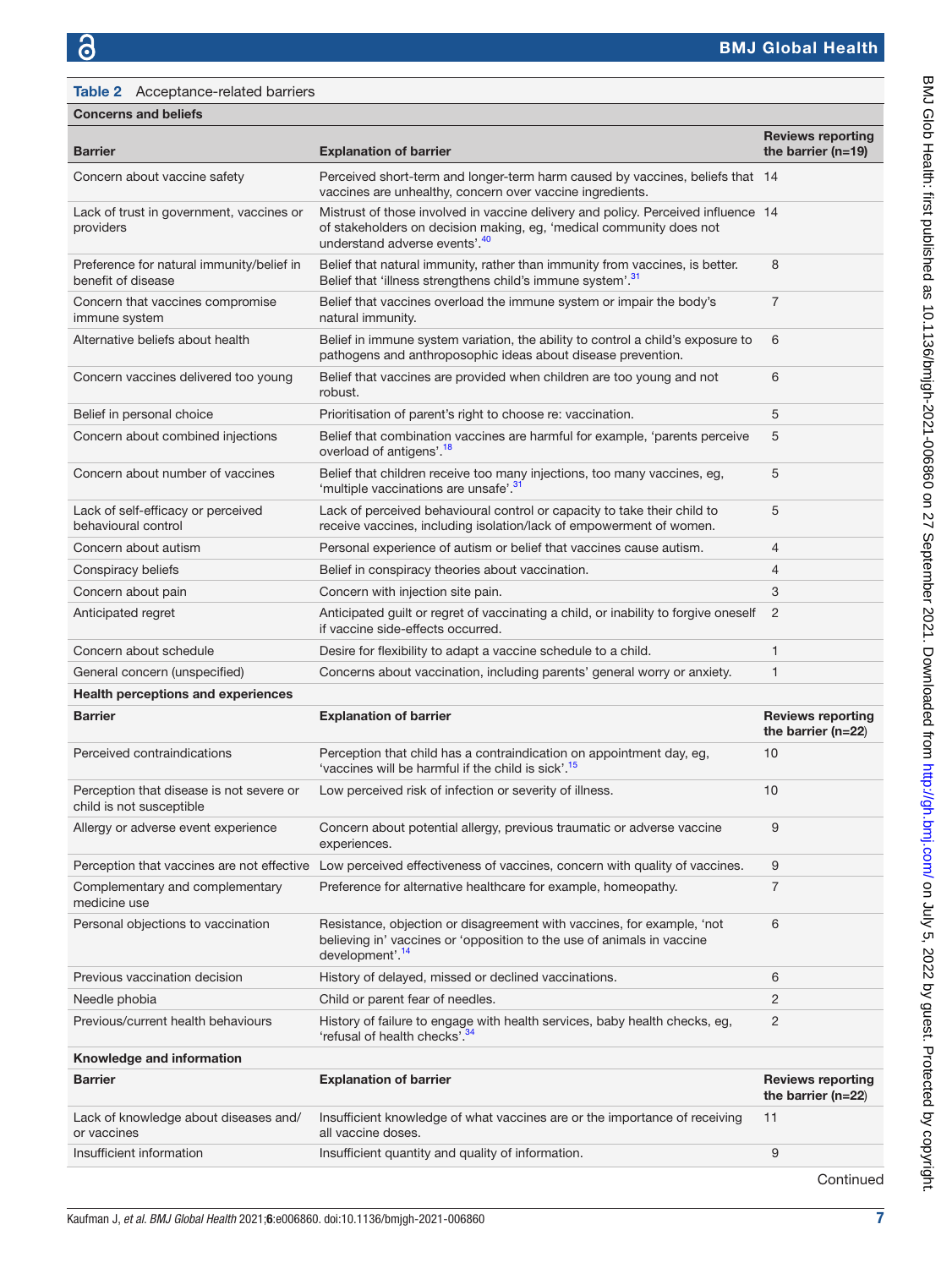# Concerns and beliefs Table 2 Continued

| <b>Barrier</b>                                                            | <b>Explanation of barrier</b>                                                                                                                                                                                     | <b>Reviews reporting</b><br>the barrier $(n=19)$ |
|---------------------------------------------------------------------------|-------------------------------------------------------------------------------------------------------------------------------------------------------------------------------------------------------------------|--------------------------------------------------|
| Lack of knowledge or awareness of<br>schedule                             | Insufficient knowledge about the vaccination schedule or vaccine doses, for<br>example, eligibility requirements or remembering the vaccine schedule.                                                             | 6                                                |
| Misleading information from media                                         | Over-reliance on information from the media, adverse media publicity and<br>inadequate or poorly targeted mass media messaging.                                                                                   | 6                                                |
| Dissatisfaction with information                                          | Information not adequate in terms of amount, content or delivery.                                                                                                                                                 | 4                                                |
| Lack of knowledge or awareness of<br>services                             | Unawareness of vaccination services, clinic location or timing.                                                                                                                                                   | 4                                                |
| Lack of awareness or understanding of<br>vaccination responsibility       | Uncertainty and confusion over responsibility for arranging the vaccinations.                                                                                                                                     | 3                                                |
| Forgetting that immunisation was due                                      | Not remembering appointments or the schedule.                                                                                                                                                                     | 3                                                |
| Inaccurate or inappropriate information                                   | Conflicting information or information not appropriate to education level.                                                                                                                                        | 3                                                |
| Misleading information identified through<br>personal information seeking | Engagement in personal research and alternate information seeking<br>behaviour, perception that 'vaccine research is vital but inadequate'. <sup>14</sup>                                                         | 3                                                |
| Social or family influence                                                |                                                                                                                                                                                                                   |                                                  |
| <b>Barrier</b>                                                            | <b>Explanation of barrier</b>                                                                                                                                                                                     |                                                  |
|                                                                           |                                                                                                                                                                                                                   | <b>Reviews reporting</b><br>the barrier (n=22)   |
| Social or family pressure                                                 | Normative beliefs, subjective norms, social judgement, influence from<br>social networks or cultural pressure, family members, community members,<br>organised groups or institutions and media and the internet. | 13                                               |
| Religious beliefs                                                         | Religious objection to vaccination.                                                                                                                                                                               | 9                                                |
| Lack of social responsibility                                             | Disinclination to vaccinate for the benefit of wider society, viewing<br>vaccinating for community protection as an unwelcome obligation.                                                                         | 5                                                |
| Family structure, roles and values                                        | Family roles positioning vaccination as a 'feminised task', <sup>39</sup> discriminatory<br>values such as a gender preference.                                                                                   | 2                                                |
| Traditional or cultural beliefs                                           | Traditional beliefs or customs, magico-religious factors or sorcery as social<br>dimension of illness.                                                                                                            | $\overline{2}$                                   |

concerns that vaccines compromise the immune system, while others stated a preference for natural immunity/ benefit of disease or held specific beliefs about health related to their ability to control their child's exposure to pathogens. Other specific barriers included concerns that vaccines are delivered when children are too young and concerns about combined injections, the number of vaccines, autism, pain and the rigid vaccination schedule.

# Health perceptions and experiences

This category included nine barriers mentioned in 22 reviews [\(table](#page-6-0) 2). While closely related to 'concerns or beliefs', barriers in this category are grounded in people's experiences and how they perceive and interpret other people's experiences related to health. Perceived contraindications were barriers when parents believed children could not be vaccinated if they had a minor non-febrile illness, such as a viral upper respiratory tract infection or 'a cold'. The perception that diseases prevented by vaccines are not serious or that children were not at risk of contracting them was another commonly reported barrier. Parents recall of vaccination experiences also contributed to vaccine decision making, such as having a known needle phobia, an allergy or adverse event experience. This was distinct from previous vaccination decision barriers which included previous

vaccine delay, missed opportunity or refusal. Parents also reported specific health perceptions such as a preference for complementary and complementary medicine and personal objections to vaccination.

# Knowledge and information barriers

This category included 10 barriers that were mentioned in 22 reviews ([table](#page-6-0) 2). The most frequently mentioned barrier in this category was a lack of knowledge about diseases and/or vaccines. Closely related to this were the barriers: insufficient information, inaccurate or inappropriate information and dissatisfaction with information on vaccines generally. Vaccination schedule related barriers included confusion or lack of knowledge/ awareness of the schedule and forgetting that immunisation was due, or not remembering appointments along with knowledge/awareness of services. Inaccurate or misleading information from other sources such as media or personal information seeking were also barriers identified.

# Social or family influence barriers

Despite being mentioned in 22 reviews, this category included the smallest number of distinct barriers (n=5) [\(table](#page-6-0) 2). The most frequently reported of these, social or family pressure, focused on the perceived social approval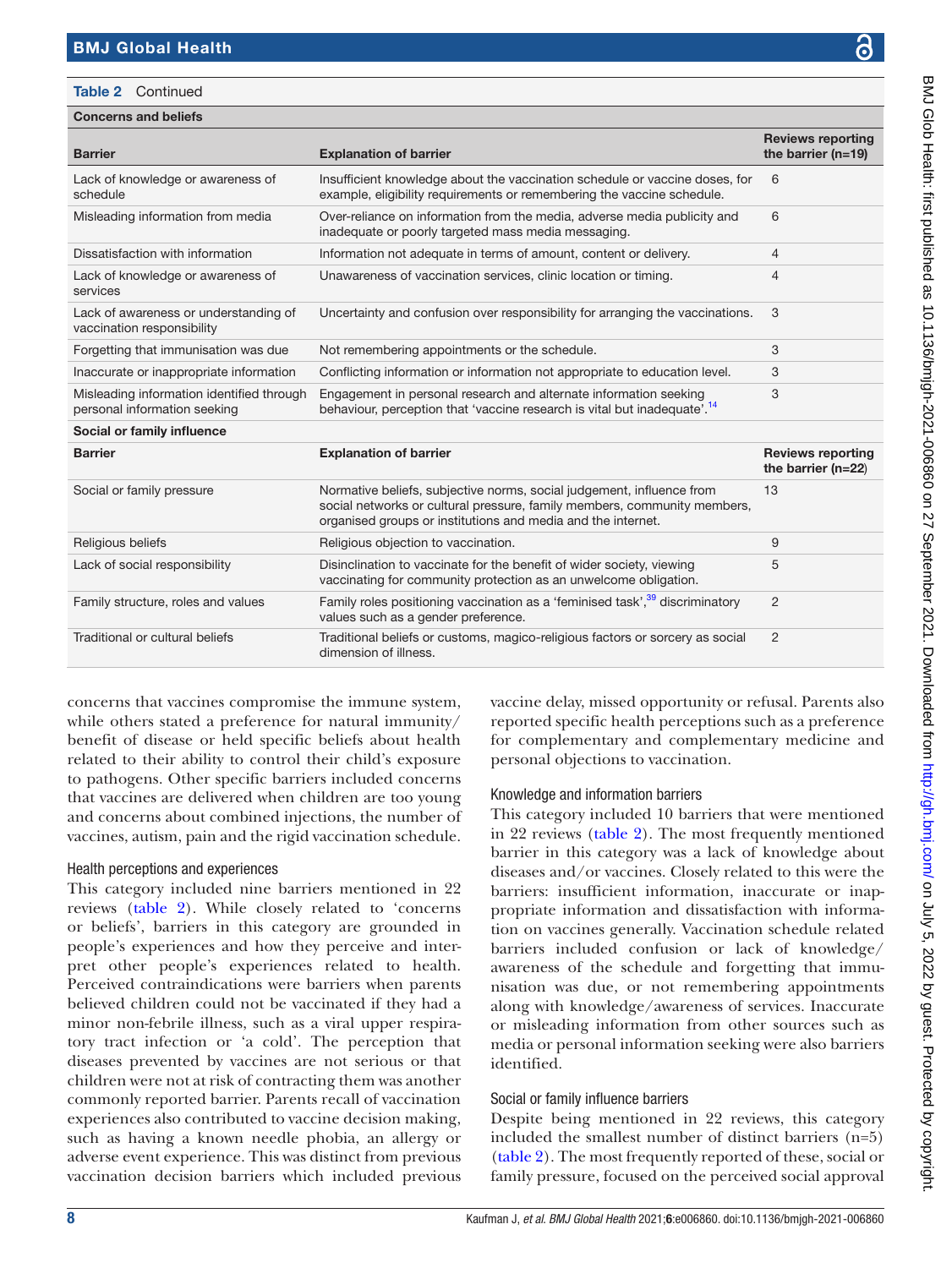of vaccination. Religious beliefs or a religious objection to vaccination, for example, 'trust in God', appeared in the second largest number of reviews. Other barriers in this category included lack of social responsibility, family structures and traditional or cultural beliefs.

# **DISCUSSION**

This overview is the first to summarise both access and acceptance-related barriers to childhood vaccination from across a diverse range of separate systematic reviews. It is evident that the issues around childhood vaccination are multilayered and complex, with all the included reviews reporting multiple factors that require consideration by policy makers, public health services or immunisation providers. However, each review was also selective in its scope, as evidenced by the low degree of overlap between the reviews. This highlights the value of this overarching summary. Individual reviews reported on a limited range of barriers relevant to a specific population, setting or vaccine of interest. For example, most reviews and included studies were from HIC settings, with only one review from an LIC setting. Less than half of the included reviews reported barriers from all six of the overarching categories identified. Furthermore, only one review reported an empirical association with vaccine uptake—a critical gap in the literature.

The purpose of identifying and categorising these barriers is to bring attention to the diverse range of barriers that need to be considered when attempting to diagnose the reasons for under-vaccination in a particular population. There are many models of health behaviour that focus primarily on the internal decision-making process that leads to intention and then behaviour, such as the Health Belief Model or Theory of Planned Behaviour[.45 46](#page-10-11) These models incorporate psychological variables related to behaviour, but they do not address the myriad external factors that also impact behaviour in the real world. Nevertheless, they have been used to inform the development of instruments intended to measure vaccine hesitancy and predict vaccine uptake. Notable examples include the Parent Attitudes toward Childhood Vaccination scale,<sup>47 48</sup> or the Vaccine Confidence Scale.<sup>49</sup> These instruments measure the internal decision-making factors highlighted in the Health Belief Model and Theory of Planned Behaviour, such as perceived benefits of the vaccine and perceived risk of the disease. However, like the models themselves they are somewhat limited in their ability to predict actual vaccine uptake because they do not consider external factors related to access. As this overview demonstrates, there are many reasons a parent or individual might have trouble accessing vaccines, from time constraints to transportation difficulties to poor quality health facilities. By developing a comprehensive instrument that can measure both acceptance and access barriers, we can begin to target interventions effectively.

The comprehensive barrier list identified in this overview will be used in the development of such an instrument—the National Health and Medical Research Centre-funded VBAT. The VBAT will be able to diagnose both access and acceptance-related reasons for undervaccination for children under 5 years and will be validated for use in Australia and New Zealand, with possible expansion to other settings in the future. A version of the VBAT will also be developed separately for use by Indigenous and Maori parents, led by Indigenous researchers and community advisors. In this overview and in the VBAT itself, we have categorised factors that can inhibit vaccine uptake as barriers, but most barriers could also be framed as facilitators. For example, a poor clinical encounter with a judgemental provider is a barrier to vaccination, while a positive clinical encounter with an empathetic provider can drive uptake. Users of the VBAT can be flexible in how they decide to frame the key issues they identify with this tool. Our decision to choose the barrier frame is purposeful because it is typically how health policy and public health interventions are targeted—to address barriers.

Although this overview captures and organises all potential barriers to childhood vaccination described in the literature, it is only one step in the development and validation of the VBAT instrument. We also wanted to ensure that the VBAT included theoretical barriers that may not have been described in existing literature. Therefore, in addition to thematically grouping the barrier descriptions into categories in this overview, we also mapped the barrier descriptions against two theoretical models or frameworks: the COM-B (Capability, Opportunity, Motivation, Behaviour) model $^{50}$  and Theoretical Domains Framework (TDF).<sup>51</sup> These models incorporate both psychological and practical factors impacting behaviour, though they are not specific to vaccination. This additional theoretical mapping process, described elsewhere, $52$  allowed us to identify potential gaps where barriers might exist, despite not appearing in the literature. This process also means that the thematic groupings of barriers that we applied in this overview to facilitate comparison and summarisation do not represent the factor groupings of the eventual VBAT instrument. The final VBAT will be theoretically informed, with conceptually distinct categories. Following this comprehensive barrier identification and mapping process, we generated survey questions related to every barrier. We tested and refined these questions, along with a range of response options, through cognitive interviews with a purposive sample of potential survey participants in Australia and New Zealand. Finally, we will undertake a three-part psychometric evaluation process to reduce the items and assess dimensionality, internal consistency, construct validity, and test–retest and predictive validity.

Despite our rigorous methodological approach, this overview has several limitations. As with any overview of reviews, the evidence available for our analysis depended on the original review's focus and review author's interpretations of primary studies. On occasion, particularly for qualitative data, it was not clear whether the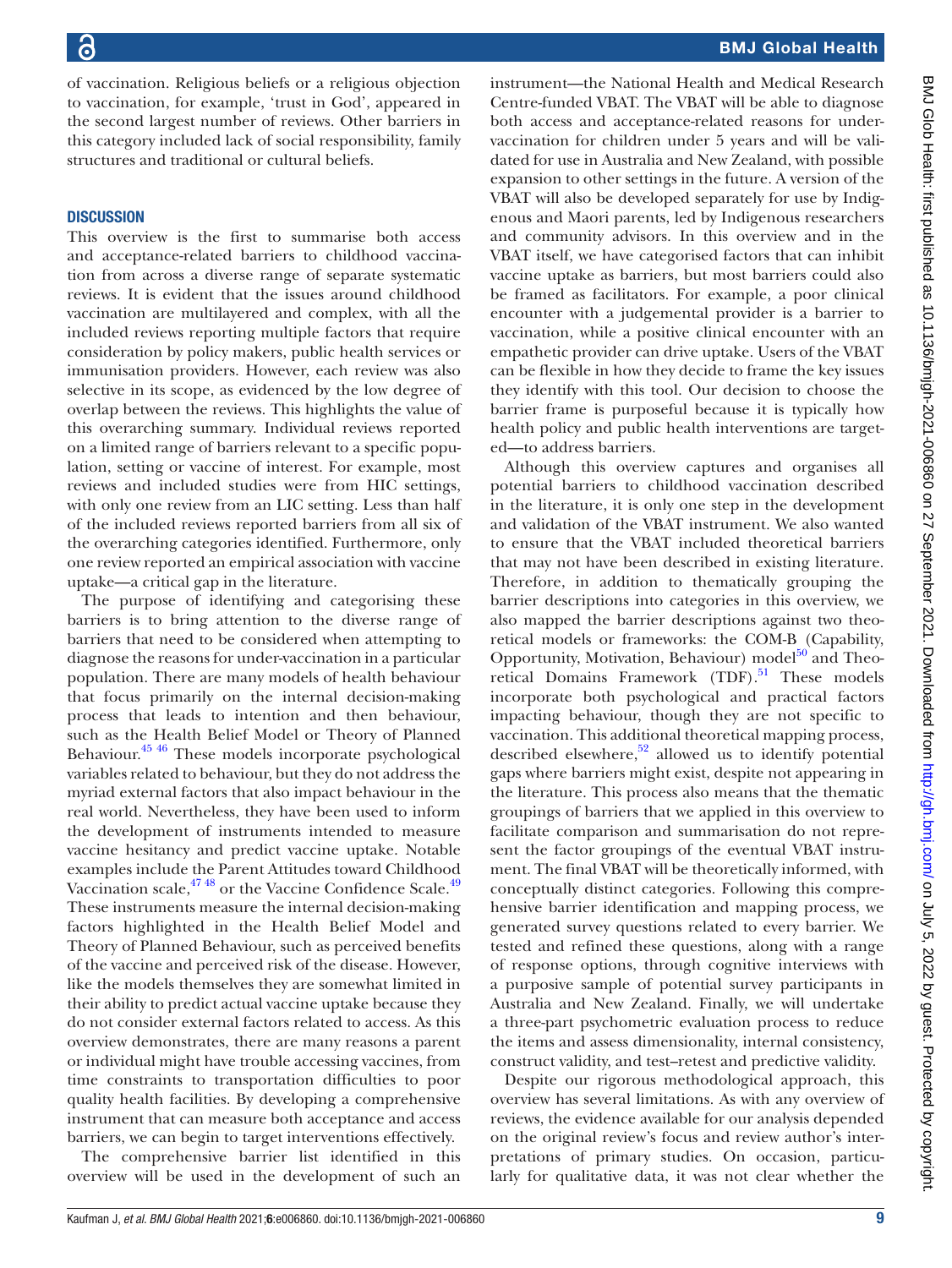# BMJ Global Health

data came from the primary studies or were subject to author interpretation. We acknowledge that due to the subjective nature of thematic coding, some barriers and categories in our conceptual framework may have been grouped differently by other authors. The additional mapping to theoretical models, described above, helps address this potential bias. Finally, we acknowledge that quantitative frequency counts (ie, the number of reviews contributing data on each barrier) are not traditionally compatible with qualitative coding. However, we believe these frequency counts support our aim to describe the range of review evidence on this topic and highlight the most frequently reported barriers in the existing literature. The frequency of reporting of different barriers should not be assumed to be reflective of the importance or prevalence of this barrier. In primary quantitative survey studies in particular, participants may only be able to select from a predefined list of barriers. Qualitative data are less constrained by such predefined limits, and therefore a strength of this review is its inclusion of reviews of mixed-methods studies. Finally, 67% of the included reviews were from HIC only, with only six reviews from LMIC settings. While this means more individual barrier descriptions were identified from HIC settings, every barrier category included data from LMIC settings as well.

#### **CONCLUSIONS**

This overview of systematic reviews provides a comprehensive summary of barriers to childhood vaccination in different healthcare settings, from the parent perspective. The included reviews identified both access and acceptance-related barriers to vaccination, predominantly from HIC settings, with more data needed from middle-income and low-income settings. These findings will inform the development of a tool to accurately measure both access and acceptance barriers to childhood vaccination and identify the causes of undervaccination in preschool-aged children. This tool can be used to support provider–parent vaccine discussions and enable development, targeting and evaluation of costeffective interventions to increase vaccine uptake.

#### Author affiliations

<sup>1</sup>Vaccine Uptake Group, Murdoch Childrens Research Institute, Parkville, Victoria, Australia

<sup>2</sup> Faculty of Medicine Dentistry and Health Sciences, The University of Melbourne, Melbourne, Victoria, Australia

<sup>3</sup> Faculty of Medicine and Health, The University of Sydney School of Public Health, Sydney, New South Wales, Australia

4 Health Protection, Hunter New England Health, Wallsend, New South Wales, Australia

<sup>5</sup>School of Medicine and Public Health, The University of Newcastle, Callaghan, New South Wales, Australia

Acknowledgements We would like to thank Michael Fajardo and Keana Loschiavo for their help screening papers and extracting data in early stages of this review.

Contributors All authors were involved in review conceptualisation and protocol development. JK and JT conducted searches, extracted data, critically appraised

Funding This review was funded by an Australian National Health and Medical Research Council grant (GNT 1164200).

Competing interests None declared.

Patient consent for publication Not required.

Provenance and peer review Not commissioned; externally peer reviewed.

Data availability statement All data relevant to the study are included in the article or uploaded as supplementary information. Not applicable.

Supplemental material This content has been supplied by the author(s). It has not been vetted by BMJ Publishing Group Limited (BMJ) and may not have been peer-reviewed. Any opinions or recommendations discussed are solely those of the author(s) and are not endorsed by BMJ. BMJ disclaims all liability and responsibility arising from any reliance placed on the content. Where the content includes any translated material, BMJ does not warrant the accuracy and reliability of the translations (including but not limited to local regulations, clinical guidelines, terminology, drug names and drug dosages), and is not responsible for any error and/or omissions arising from translation and adaptation or otherwise.

Open access This is an open access article distributed in accordance with the Creative Commons Attribution Non Commercial (CC BY-NC 4.0) license, which permits others to distribute, remix, adapt, build upon this work non-commercially, and license their derivative works on different terms, provided the original work is properly cited, appropriate credit is given, any changes made indicated, and the use is non-commercial. See: [http://creativecommons.org/licenses/by-nc/4.0/.](http://creativecommons.org/licenses/by-nc/4.0/)

#### **REFERENCES**

- <span id="page-9-0"></span>1 Durrheim DN, Andrus JK, Tabassum S, *et al*. A dangerous measles future looms beyond the COVID-19 pandemic. *[Nat Med](http://dx.doi.org/10.1038/s41591-021-01237-5)* 2021;27:360–1.
- <span id="page-9-1"></span>2 Harris RC, Chen Y, Côte P, *et al*. Impact of COVID-19 on routine immunisation in south-east Asia and Western Pacific: disruptions and solutions. *[Lancet Reg Health West Pac](http://dx.doi.org/10.1016/j.lanwpc.2021.100140)* 2021;10:100140.
- <span id="page-9-2"></span>3 World Health Organization. Ten threats to global health in 2019, 2019. Available: [https://www.who.int/emergencies/ten-threats-to](https://www.who.int/emergencies/ten-threats-to-global-health-in-2019)[global-health-in-2019](https://www.who.int/emergencies/ten-threats-to-global-health-in-2019)
- <span id="page-9-3"></span>4 Nour TY, Farah AM, Ali OM, *et al*. Immunization coverage in Ethiopia among 12-23 month old children: systematic review and metaanalysis. *[BMC Public Health](http://dx.doi.org/10.1186/s12889-020-09118-1)* 2020;20:1134.
- 5 de Figueiredo A, Simas C, Karafillakis E, *et al*. Mapping global trends in vaccine confidence and investigating barriers to vaccine uptake: a large-scale retrospective temporal modelling study. *[Lancet](http://dx.doi.org/10.1016/S0140-6736(20)31558-0)* 2020;396:898–908.
- <span id="page-9-4"></span>6 Mahase E. Vaccination uptake: access is still biggest barrier, experts warn. *[BMJ](http://dx.doi.org/10.1136/bmj.l5576)* 2019;366:l5576.
- <span id="page-9-5"></span>7 Aromataris E, Fernandez R, Godfrey C. Chapter 10: Umbrella Reviews. In: *JBI manual for evidence synthesis*. JBI, 2020. [https://](https://synthesismanual.jbi.global) [synthesismanual.jbi.global](https://synthesismanual.jbi.global)
- <span id="page-9-6"></span>8 Kaufman J, Tuckerman J, Durrheim D, *et al*, 2019Barriers to uptake of childhood vaccination: protocol for a review of systematic reviews. Available: [https://melbourne.figshare.com/articles/preprint/](https://melbourne.figshare.com/articles/preprint/Barriers_to_uptake_of_childhood_vaccination_protocol_for_a_review_of_systematic_reviews/11345057) [Barriers\\_to\\_uptake\\_of\\_childhood\\_vaccination\\_protocol\\_for\\_a\\_](https://melbourne.figshare.com/articles/preprint/Barriers_to_uptake_of_childhood_vaccination_protocol_for_a_review_of_systematic_reviews/11345057) [review\\_of\\_systematic\\_reviews/11345057](https://melbourne.figshare.com/articles/preprint/Barriers_to_uptake_of_childhood_vaccination_protocol_for_a_review_of_systematic_reviews/11345057)
- <span id="page-9-7"></span>9 Page MJ, McKenzie JE, Bossuyt PM, *et al*. The PRISMA 2020 statement: an updated guideline for reporting systematic reviews. *[BMJ](http://dx.doi.org/10.1136/bmj.n71)* 2021;372:n71.
- <span id="page-9-8"></span>10 Veritas Health Innovation. Covidence systematic review software. Melbourne, Australia. Available: <www.covidence.org>
- <span id="page-9-9"></span>11 Whiting P, Savović J, Higgins JPT, *et al*. ROBIS: a new tool to assess risk of bias in systematic reviews was developed. *[J Clin Epidemiol](http://dx.doi.org/10.1016/j.jclinepi.2015.06.005)* 2016;69:225–34.
- <span id="page-9-10"></span>12 Graneheim UH, Lundman B. Qualitative content analysis in nursing research: concepts, procedures and measures to achieve trustworthiness. *[Nurse Educ Today](http://dx.doi.org/10.1016/j.nedt.2003.10.001)* 2004;24:105–12.
- <span id="page-9-11"></span>13 Pieper D, Antoine S-L, Mathes T, *et al*. Systematic review finds overlapping reviews were not mentioned in every other overview. *[J](http://dx.doi.org/10.1016/j.jclinepi.2013.11.007)  [Clin Epidemiol](http://dx.doi.org/10.1016/j.jclinepi.2013.11.007)* 2014;67:368–75.
- <span id="page-9-12"></span>14 Brown KF, Kroll JS, Hudson MJ, *et al*. Factors underlying parental decisions about combination childhood vaccinations including MMR: a systematic review. *[Vaccine](http://dx.doi.org/10.1016/j.vaccine.2010.04.052)* 2010;28:4235–48.
- <span id="page-9-13"></span>15 Cobos Muñoz D, Monzón Llamas L, Bosch-Capblanch X. Exposing concerns about vaccination in low- and middle-income countries: a systematic review. *[Int J Public Health](http://dx.doi.org/10.1007/s00038-015-0715-6)* 2015;60:767–80.